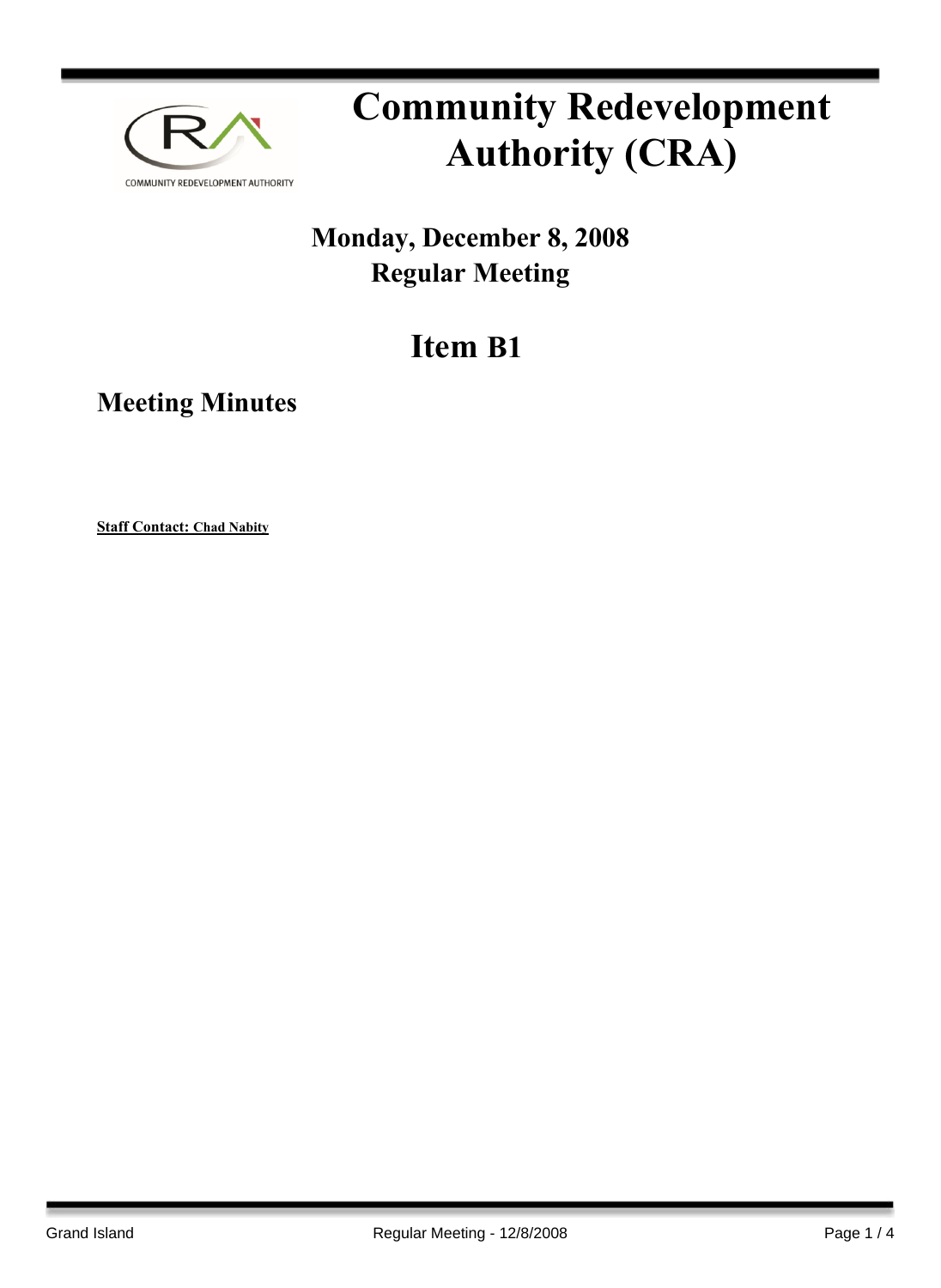#### OFFICIAL PROCEEDINGS

#### MINUTES OF

#### COMMUNITY REDEVELOPMENT AUTHORITY MEETING OF November 17, 2008

Pursuant to due call and notice thereof, a Regular Meeting of the Community Redevelopment Authority of the City of Grand Island, Nebraska was conducted on November 17, 2008 at City Hall 100 E First Street. Notice of the meeting was given in the November 17, 2008 Grand Island Independent.

1. CALL TO ORDER Chairman Barry Sandstrom called the meeting to order at 4:05 p.m. The following members were present: Barry Sandstrom, Lee Elliot, Tom Gdowski, Sue Pirnie, and Glen Murray. Also present were; Director, Chad Nabity; Secretary Rose Woods; CRA Attorney; Duane Burns, Finance Director, Dave Springer, Council Liaison Peg Gilbert, Todd Enck, Gene McCloud, and Ray O'Conner and Traci Overstreet.

Sandstrom stated this was a public meeting subject to the open meeting laws of the State of Nebraska. He noted that the requirements for an open meeting were posted on the wall easily accessible to anyone who would like to read through them.

- 2. APPROVAL OF MINUTES. A motion for approval of the Minutes for the October 14, 2008 meeting, Gdowski made the motion to approve the minutes, seconded by Elliot. Upon roll call vote, all present voted aye. Motion carried unanimously.
- 3.APPROVAL OF FINANCIAL REPORTS. APPROVAL OF FINANCIAL REPORTS. Dave Springer reviewed the financial reports for the period of October 1, 2008 through October 31, 2008. He noted revenue in the amount of \$157,018 and expenses in the amount of \$5783 for the month. Total cash was \$1,387,857. Motion by Pirnie, second by Murray, to approve the financial reports. Upon roll call vote, all present voted aye. Motion carried unanimously.
- 4. APPROVAL OF BILLS. The bills were reviewed by the Authority.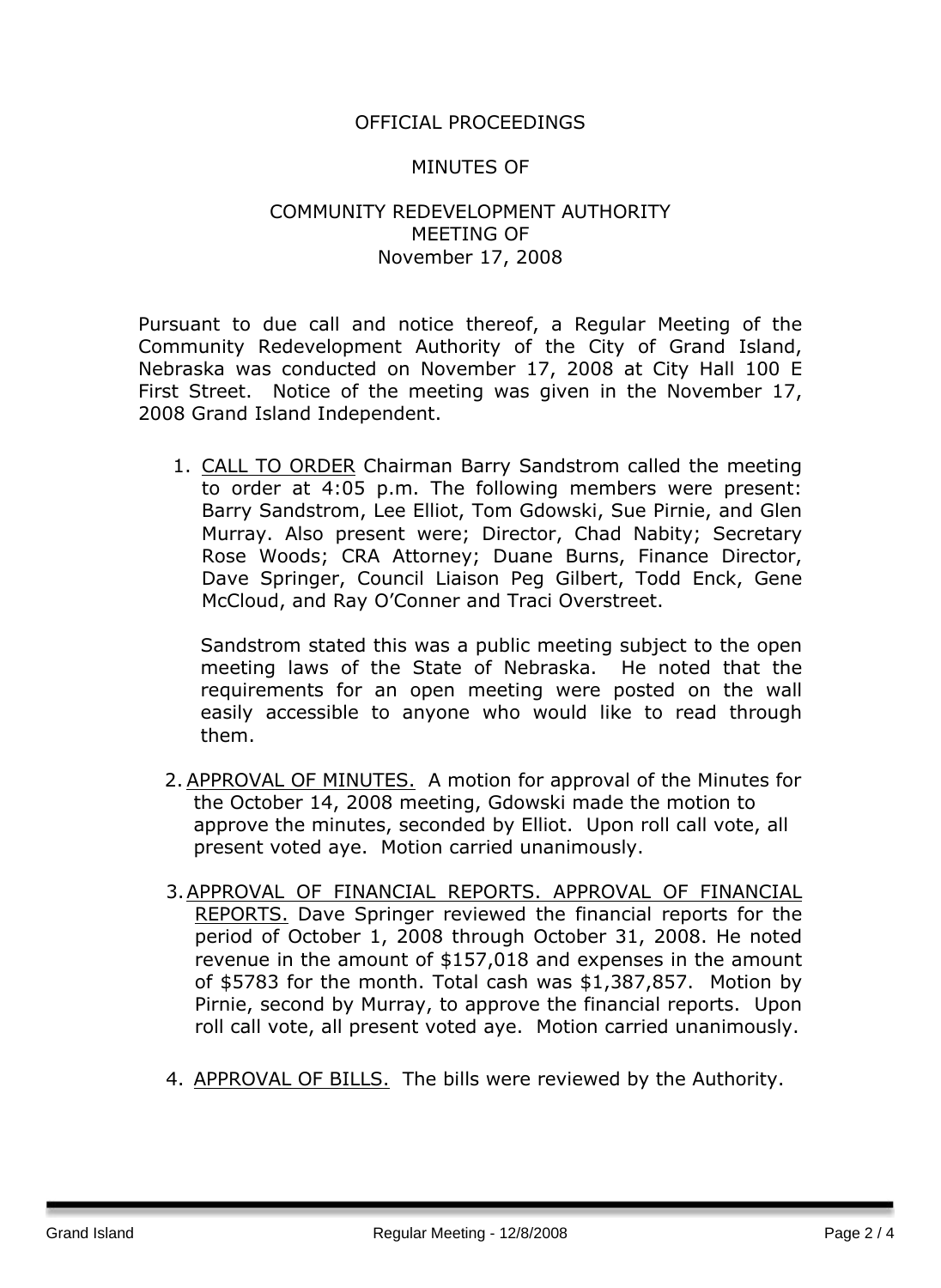Motion made by Elliot, second by Pirnie, to approve the bills in the amount of \$4067.34. Upon roll call vote all present voted aye. Motion carried unanimously to approve the payment of bills totaling \$4067.34. Nabity noted the Legal Services in the amount of \$1075.00 was largely for the Tiff contract and contract for sale.

5. DISCUSSION OF POSSIBLE PURCHASE/SALE CRA PROPERTIES RESOLUTION NO. 93.

Nabity explained this is the formal action to approve the sale of the Star Motel property this contract is contingent on the dedication of the easement of the hike and bike trail and contingent on the project moving forward. Motion was made by Elliot to approve the formal action of selling the South Locust CRA property to South Pointe Development, for \$50,000, contingent on the dedication of the easement and the project moving forward, second by Pirnie, to approve Resolution No. 93. Upon roll call vote all but one present voted aye, Sandstrom abstained. Motion carried to approve Resolution No. 93.

6. APPROVAL OF REDEVELOPMENT PLAN FOR SOUTH POINTE DEVELOPMENT LLC, RESOLUTION NO. 94.

Nabity stated this Resolution includes the Redevelopment Plan and the contract for Redevelopment. Regional Planning did hold a Public Hearing on this Redevelopment Plan and did approve it; they passed Resolution No. 2009-01, to recommend approval, and it is consistent with the Comprehensive Plan for Grand Island. The contract is for a 15 year time period and is for the Tax Increment Financing. There is also a cost benefit analysis included. O'Connor noted the hike and bike trail is being moved to the north side of the property along the easement versus the south side as previously proposed. Motion was made by Murray and second by Pirnie to approve the Resolution No. 94. Upon roll call vote all but one present voted aye, Sandstrom abstained. Motion carried to approve Resolution No 94.

7. CONSIDERATION OF RESOLUTION NO. 95 TO FORWARD A REDEVELOPMENT PLAN AMENDMENT TO THE HALL COUNTY REGIONAL PLANNING COMMISSION FOR 2020 BLAKE STREET. Nabity reported briefly. Todd Enck proposing a Redevelopment Plan for Area 6, this is between Broadwell and Custer and North of the Union Pacific tracks. This is at the corner of Blake and Darr. This property is zoned R4, High Density Residential. Enck